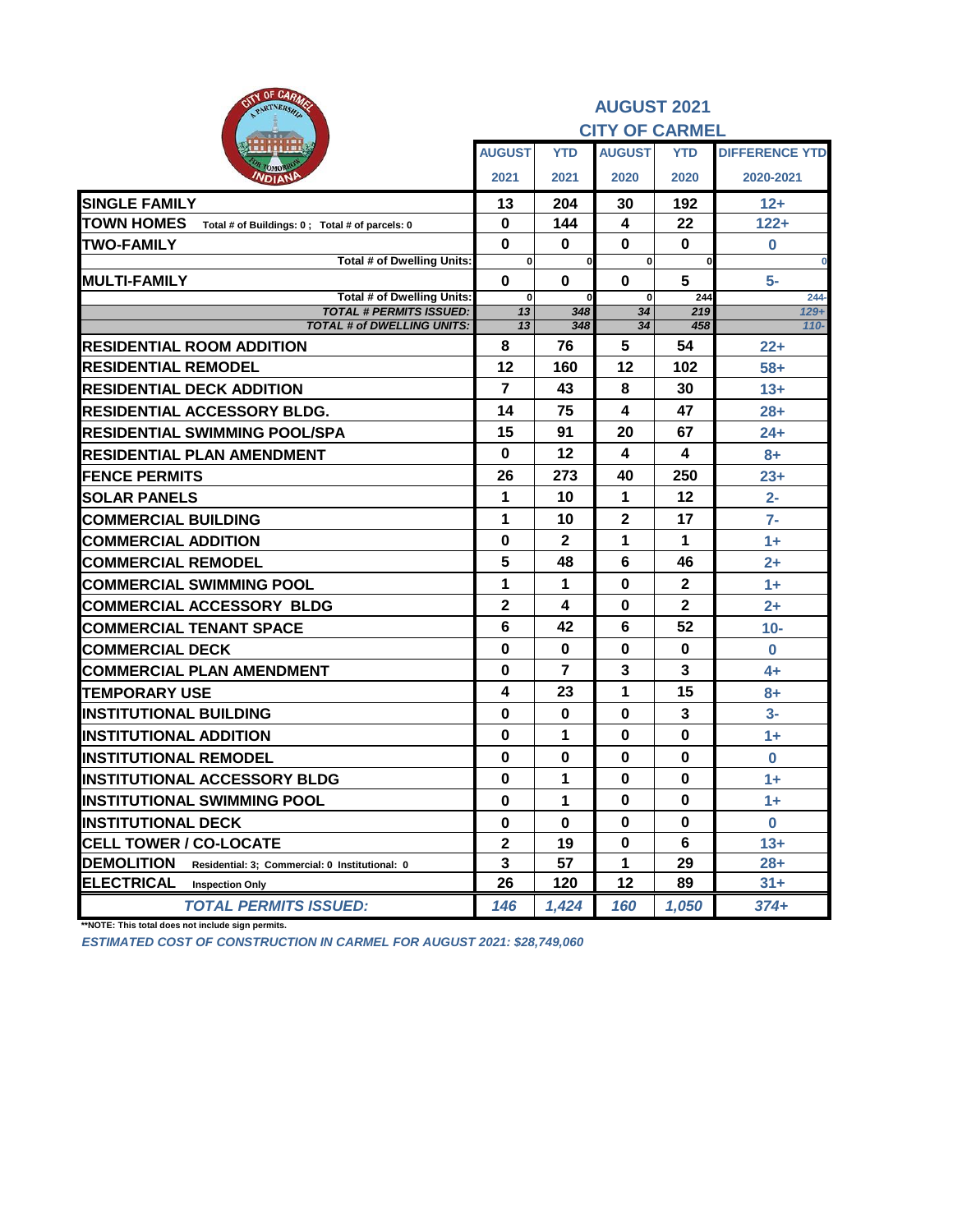

### **D.O.C.S. BUILDING PERMIT ACTIVITY AUGUST 2021**

*COMMERCIAL, INSTITUTIONAL, & MULTI-FAMILY - NEW STRUCTURES, ACCESSORY BUILDINGS, ADDITIONS, TENANT FINISHES, REMODELS, POOLS, DECKS (Institutional includes churches, schools & public libraries)*

#### *Type of Construction Total Permits Issued*

## **COMMERCIAL PERMITS ISSUED**

| • Lawrence W. Inlow Park, 6310 E. Main St.                                                                                                                                                                                                                                                                                                                                                                                                                                                                               |
|--------------------------------------------------------------------------------------------------------------------------------------------------------------------------------------------------------------------------------------------------------------------------------------------------------------------------------------------------------------------------------------------------------------------------------------------------------------------------------------------------------------------------|
| • Pennwood Dumpster Enclosure, 11585 Pennsylvania St.<br>• Le Peep Pergola, 200 S. Rangeline Rd. #200                                                                                                                                                                                                                                                                                                                                                                                                                    |
| • The Kent, 301 American Way                                                                                                                                                                                                                                                                                                                                                                                                                                                                                             |
| • PJ Alterations, 730 N. Rangeline Rd.<br>• St. Peters, 3106 E. Carmel Dr.<br>• Napleton Hyundai of Carmel, 4200 E. 96 <sup>th</sup> St.<br>• Linnea's Lights, 839 W. Carmel Dr.<br>• Schwab Investment Office, 2375 E. 116 <sup>th</sup> St.<br>• Dr. Sue Morter, 10385 Commerce Dr.<br>• Cake Bake Administration, 800 S. Rangeline Rd. #145<br>• Ali'i Poke, 12545 Old Meridian St. #120<br>• Real YNC, 350 Veterans Way #250<br>• Epcon, 11555 N. Meridian St.<br>• First Merchants Bank, 10333 N. Meridian St. #230 |
| <b>COMMERCIAL CERTIFICATES OF OCCUPANCY ISSUED</b>                                                                                                                                                                                                                                                                                                                                                                                                                                                                       |
| • Emerick Building, 12863 Broad St.                                                                                                                                                                                                                                                                                                                                                                                                                                                                                      |
|                                                                                                                                                                                                                                                                                                                                                                                                                                                                                                                          |

*● AT&T Maintenance Building, 4160 E. 96th St.*

#### **COMMERCIAL TENANT FINISH / REMODEL:……………..…….………………………............................................................................................9** *● ADA Restroom, 11455 N. Meridian St.*

- 
- *● Spring Mill Surgery Center, 10300 Illinois St. ● Halter Ferguson, 13080 Grand Blvd. #130*
- *● Magic Hat Barber Shop, 885 Monon Green Blvd. #101*
- *● American Health & Wellness, 11555 N. Meridian St. #530*
- *● Sandor Vanilla Box Phase 1, 10895 N. Michigan Rd.*
- *● Dr. Eppley, 12188 N. Meridian St.*
- *● Element Three, 571 Monon Blvd.*
- *● Sandor Vanilla Box Phase 2, 10895 N. Michigan Rd.*

### **D.O.C.S. BUILDING & SIGN ACTIVITY BY YEAR**

|                                              | <b>AUG 2021</b> | <b>AUG 2020</b> | <b>AUG 2019</b> | <b>AUG 2018</b> | <b>AUG 2017</b> |
|----------------------------------------------|-----------------|-----------------|-----------------|-----------------|-----------------|
| <b>TOTAL BUILDING PERMITS ISSUED:</b>        | 181             | 160             | 156             | 173             | 148             |
| <b>TOTAL FENCE PERMITS ISSUED:</b>           | 26              | 40              | 36              | 28              | 25              |
| <b>TOTAL SIGN PERMITS:</b>                   | 51              | 26              | 15              | 23              | 43              |
| <b>TOTAL PUBLIC EVENT BANNERS:</b>           |                 |                 | 9               | 0               |                 |
| <b>BUILDING INSPECTIONS PERFORMED:</b>       | 557             | 543             | 705             | 741             | 685             |
| <b>BUILDING PLAN REVIEWS:</b>                | 119             | 157             | 98              | 123             | 123             |
| <b>PUBLIC REQUEST FOR INFORMATION (RFI):</b> | 72              | 72              | 28              | 39              | 32              |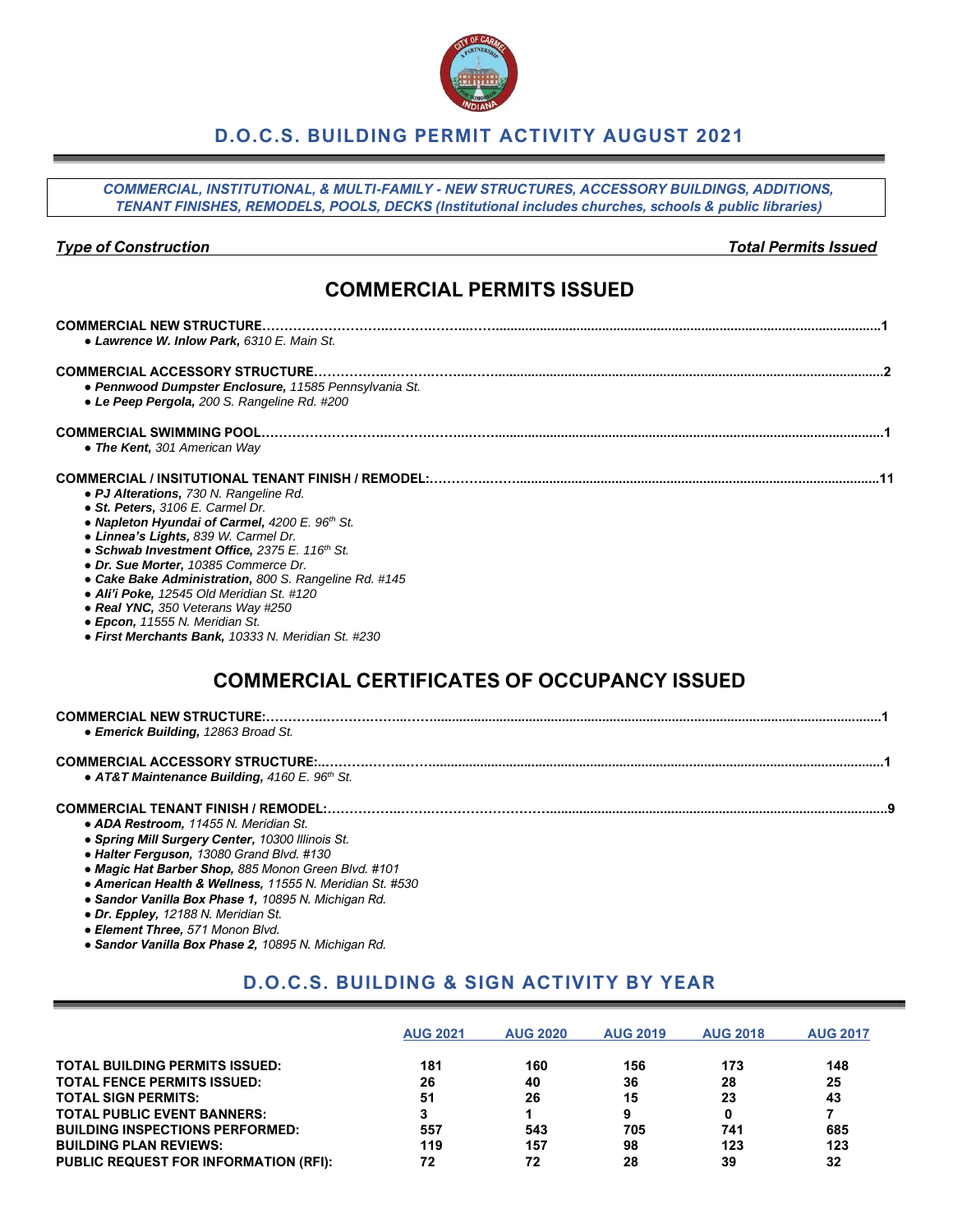

# **D.O.C.S. CODE ENFORCEMENT ACTIVITY AUGUST 2021**

#### *CODE EN FORCEMEN T TA SK REPOR T SUMMARY FOR AUGUST 2021*

| <b>COMPLAINTS RECEIVED</b> | <b>TOTAL:</b> | <b>INSPECTION STATISTICS</b> | <b>TOTAL:</b>            |               |     |  |  |
|----------------------------|---------------|------------------------------|--------------------------|---------------|-----|--|--|
| <b>EMAIL</b>               | 11            | <b>NEW CASES</b>             |                          |               | 149 |  |  |
| "MY CARMEL" APP            | 10            |                              | INITIAL INSPECTIONS      |               |     |  |  |
| <b>PHONE</b>               | 19            | ABATEMENT                    |                          |               | 1   |  |  |
| <b>REFERRAL</b>            | 0             |                              | INITIAL VIOLATION NOTICE |               |     |  |  |
| <b>STAFF</b>               | 99            |                              | <b>RE-INSPECTIONS</b>    |               |     |  |  |
| <b>WALK-IN</b>             | 0             |                              | <b>CLOSED CASES</b>      |               | 134 |  |  |
| <b>INSPECTIONS BY AREA</b> | <b>WEST</b>   | <b>CENTRAL</b>               | <b>EAST</b>              | <b>TOTAL:</b> |     |  |  |
| <b>NEW CASES</b>           | 15            | 77                           | 57                       | 149           |     |  |  |
| <b>INITIAL INSPECTIONS</b> | 11            | 73                           | 57                       | 141           |     |  |  |
| <b>RE-INSPECTIONS</b>      | 73            | 227                          | 149                      | 449           |     |  |  |
| <b>CLOSED CASES</b>        | 10            | 76                           | 48                       | 134           |     |  |  |

CODE ENFORCEMENT MONTHLY REPORT FOR AUGUST 2021

| <b>TYPE OF COMPLAINT/VIOLATION</b> | <b>NEW CASES</b> | <b>TYPE OF COMPLAINT/VIOLATION</b> | <b>NEW CASES</b> |
|------------------------------------|------------------|------------------------------------|------------------|
| <b>BUILDING CODE VIOLATIONS</b>    |                  | PROPERTY MAINTENANCE               | 14               |
| <b>COMMERCIAL VEHICLE</b>          | 3                | RECREATIONAL VEHICLE               | 5                |
| <b>DUMPSTER</b>                    | $\mathbf{0}$     | RIGHT-OF-WAY OBSTRUCTION           | 8                |
| <b>FARM ANIMALS</b>                |                  | <b>SIDEWALK</b>                    | 0                |
| <b>FENCE VIOLATION</b>             | 3                | <b>SIGNS</b>                       | 116              |
| <b>GRASS OR WEEDS</b>              | 45               | <b>TRASH/DEBRIS</b>                | 28               |
| <b>HOME OCCUPATION</b>             | 3                | UNSAFE BUILDING                    | 0                |
| NOISE REGULATIONS                  |                  | <b>JUNK VEHICLE</b>                | 10               |
| <b>OPEN AND ABANDONED</b>          |                  | ZONING USE VIOLATIONS              | 0                |
| <b>OUTDOOR STORAGE</b>             | 27               | SNOW AND ICE REMOVAL               | 0                |
| PARKING IN LAWN/GREENBELT          | 11               | <b>OTHER</b>                       | 11               |
|                                    |                  | <b>TOTAL</b>                       | 289              |

**FORECLOSURE MONITORING SUMMARY FOR AUGUST 2021** 

| <b>COMPLAINTS RECEIVED</b> | <b>TOTAL:</b> |
|----------------------------|---------------|
| NEW CASES                  |               |
| INITIAL INSPECTIONS        |               |
| ABATEMENT                  | ი             |
| INITIAL VIOLATION NOTICE   | ი             |
| RE-INSPECTIONS             | 4             |
| CLOSED CASES               |               |

| <b>FORECLOSURE STATISTICS</b> | <b>WEST</b> | <b>CENTRAL</b> | <b>EAST</b> | <b>TOTAL:</b> |
|-------------------------------|-------------|----------------|-------------|---------------|
| <b>NEW CASES</b>              |             |                |             |               |
| INITIAL INSPECTIONS           |             |                |             |               |
| <b>RE-INSPECTIONS</b>         |             |                |             | 4             |
| <b>CLOSED CASES</b>           |             |                |             |               |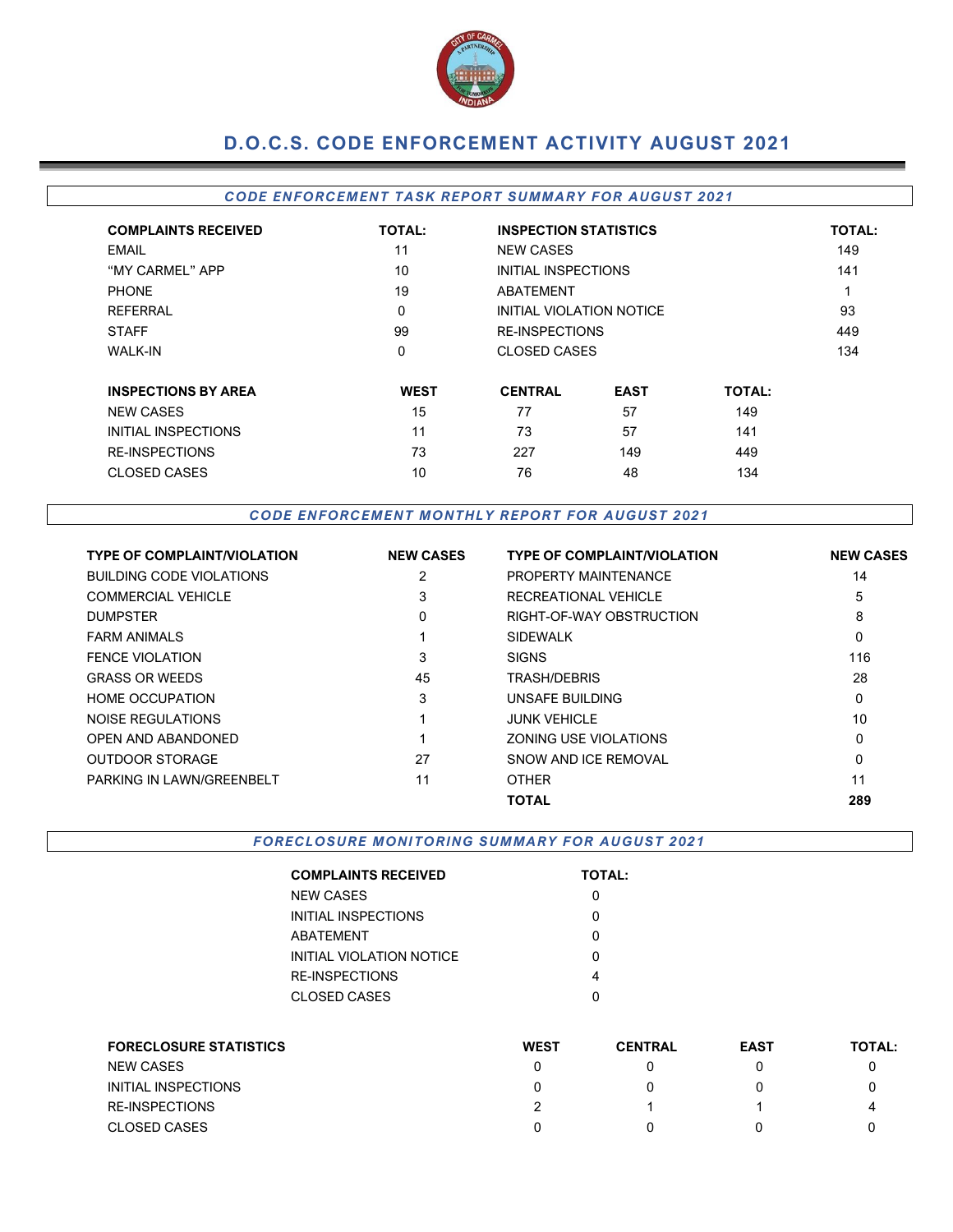# **DEPARTMENT OF COMMUNITY SERVICES INCOME REPORT AUGUST 1-31, 2021**



| <b>TRANSACTION TYPE:</b>                                                     | <b>TRANSACTIONS:</b> | <b>AMOUNT:</b>       |
|------------------------------------------------------------------------------|----------------------|----------------------|
| BUILDING PERMITS: [Includes the fee for full Certificate of Occupancy (C/O)] | 130                  | \$<br>89,847.92      |
| <b>DEMOLITION PERMITS:</b>                                                   | 3                    | \$<br>670.00         |
| <b>LATE FEES:</b>                                                            | 1                    | \$<br>766.00         |
| RE-INSPECTION, ADDITIONAL INSPECTION, AND/OR TEMP C/O:                       | 36                   | \$<br>6,053.00       |
| PLAN AMENDMENT: (Commercial / Institutional)                                 | 0                    | \$                   |
| <b>PLAN AMENDMENT: (Residential)</b>                                         | 0                    | \$                   |
| <b>SPECIAL EVENT PERMITS:</b>                                                | 3                    | \$<br>561.00         |
| <b>TEMPORARY USE PERMITS/EXTENSIONS:</b>                                     | 0                    | \$                   |
| <b>APPEALS:</b>                                                              | 0                    | \$                   |
| <b>FENCE PERMITS:</b>                                                        | 21                   | \$<br>1,134.00       |
| FENCE LIABILITY WAIVER: (Paid to Hamilton County)                            | 16                   | \$<br>448.00         |
| <b>ABATEMENT:</b>                                                            | 0                    | \$                   |
| <b>ADLS:</b>                                                                 | 0                    | \$                   |
| <b>ADLS AMENDMENT:</b>                                                       | 0                    | \$                   |
| <b>COMMITMENT AMENDMENT:</b>                                                 | 0                    | \$<br>-              |
| <b>DEVELOPMENT PLAN:</b>                                                     | 0                    | \$<br>٠              |
| <b>DEVELOPMENT PLAN AMENDMENT:</b>                                           | 0                    | \$                   |
| <b>HPR REVIEW:</b>                                                           | $\Omega$             | \$                   |
| <b>ORDINANCE AMENDMENT:</b>                                                  | 0                    | \$                   |
| <b>PLAT VACATE:</b>                                                          | 0                    | \$                   |
| <b>PRIMARY PLAT:</b>                                                         | 0                    | \$                   |
| <b>PRIMARY PLAT AMENDMENT:</b>                                               | 0                    | \$<br>٠              |
| <b>PUD ORDINANCES:</b>                                                       | 0                    | \$                   |
| <b>REZONE:</b>                                                               | 0                    | \$                   |
| <b>ADDITIONAL WAIVER:</b>                                                    | 0                    | \$                   |
| <b>SDR SITE PLAN REVIEW:</b>                                                 | 0                    | \$                   |
| <b>SECONDARY PLAT/REPLAT:</b>                                                | 4                    | \$<br>38,323.00      |
| <b>SUBDIVISION WAIVER:</b>                                                   | 0                    | \$                   |
| <b>MISC. ZONING WAIVER:</b>                                                  | $\Omega$             | \$                   |
| <b>TAC ONLY:</b>                                                             | 0                    | \$<br>$\blacksquare$ |
| <b>DEVELOPMENT STANDARDS VARIANCE:</b>                                       | 0                    | \$                   |
| <b>HEARING OFFICER REVIEW:</b>                                               | 5                    | \$<br>701.00         |
| <b>SPECIAL EXCEPTION VARIANCE:</b>                                           | 0                    | \$                   |
| <b>SPECIAL USES:</b> (Includes Special Use Amendments)                       | 0                    | \$                   |
| <b>USE VARIANCE:</b>                                                         | 1                    | \$<br>1,915.00       |
| <b>SIGN PERMITS:</b>                                                         | 41                   | \$<br>7,463.83       |
| <b>ZONING DETAILS/LETTER:</b>                                                | 2                    | \$<br>218.00         |
| PARK & RECREATION IMPACT FEE (PRIF):                                         | 10                   | \$<br>48,820.00      |
| <b>TOTALS:</b>                                                               |                      |                      |
| <b>GENERAL FUND #101:</b>                                                    |                      | \$<br>148,100.75     |
| <b>PRIF ACCOUNT # 106:</b>                                                   |                      | \$<br>48,820.00      |
| PRIF ACCOUNT # 902:                                                          |                      | \$                   |
| <b>UTILITY FEES:</b> (Sewer/Water permits)                                   |                      | \$<br>34,520.00      |
| <b>TOTAL DEPOSIT:</b>                                                        |                      | \$<br>231,440.75     |
| Last Month's General Fund Deposit:                                           |                      | \$<br>138,291.96     |
| <b>Last Month's Total Deposit:</b>                                           |                      | \$<br>321,260.96     |

**NOTE: Receipts were deposited for 22 business days this month.**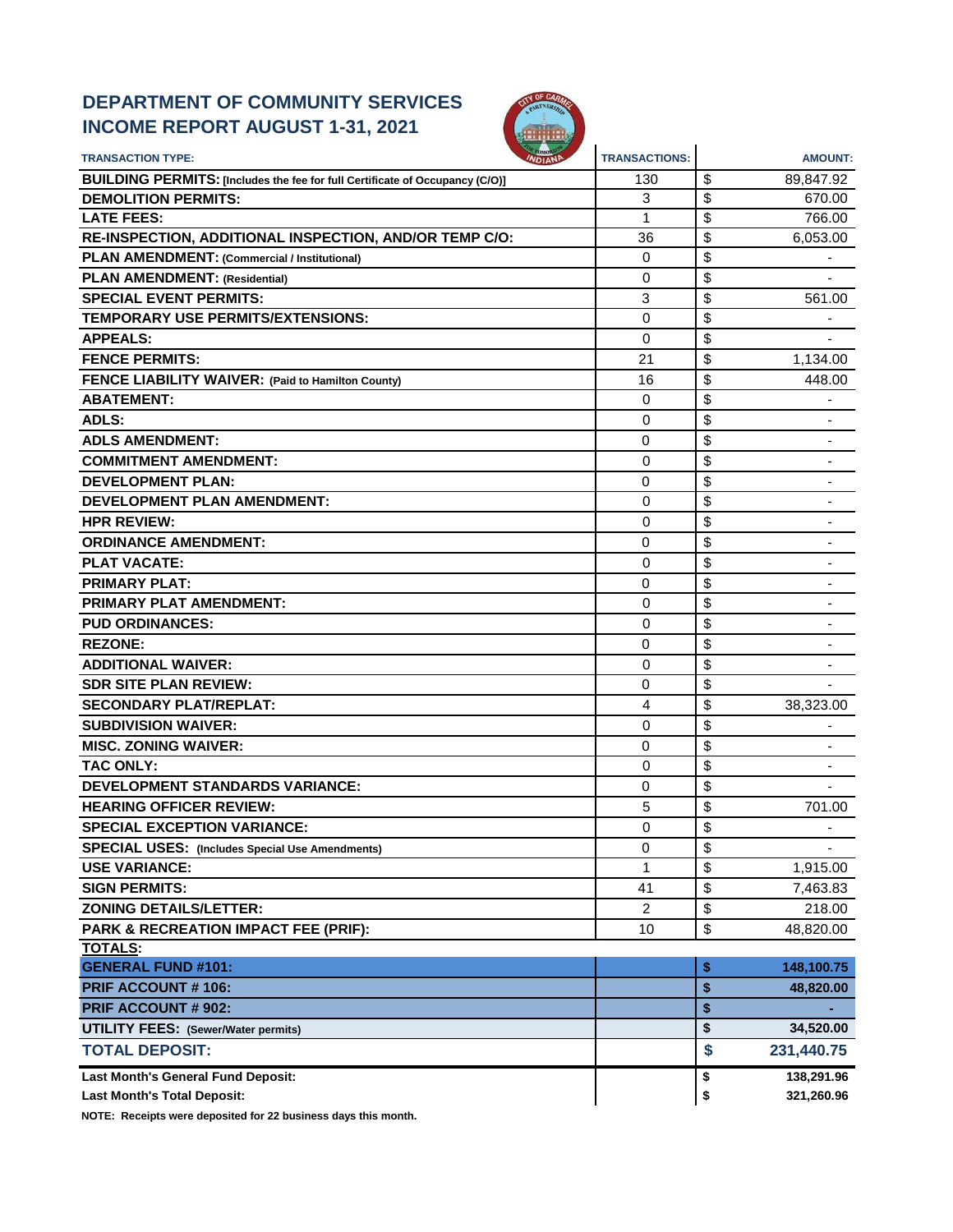### **City of Carmel Monthly Permits Issued 8/1/2021 - 8/31/2021**

**Page 1**

### Date: 9/3/2021

| Issue              | Status                         | Permit NO                    | Lot         | Subdivision                                             | Property Address                                                     | Permit Type Description                   | Estimated                   | Sq Ft | Contact Name                                       | <b>Contact Address</b>                           | Contact City, State Zip                        | Property Owner (as listed per applicant)   | Owner Address                                      | Owner City, State Zip                    |
|--------------------|--------------------------------|------------------------------|-------------|---------------------------------------------------------|----------------------------------------------------------------------|-------------------------------------------|-----------------------------|-------|----------------------------------------------------|--------------------------------------------------|------------------------------------------------|--------------------------------------------|----------------------------------------------------|------------------------------------------|
| Date               |                                |                              |             |                                                         |                                                                      |                                           | Cost of                     |       |                                                    |                                                  |                                                |                                            |                                                    |                                          |
|                    |                                |                              |             |                                                         |                                                                      |                                           | Constructie                 |       |                                                    |                                                  |                                                |                                            |                                                    |                                          |
| 8/2/2021   ISSUED  |                                | B-2021-01136                 |             |                                                         | 200 S RANGELINE RD #115, CARMEL, 46032                               | COMM - ACCBLDG                            | \$80,000.00                 |       | 615.00 The Smart Pergola                           | 12958 Brighton Ave                               | Carmel, IN 46032                               | Eckceed Eckspectations Rangeline Rd LLC    | 1030 E 86th Street Suite 34H                       | Indianapolis, IN 46240                   |
|                    | <b>ISSUED</b>                  | B-2021-01097                 |             | <b>CROOKED STICK WEST</b>                               | 2215 TAMOSHANTER CT, CARMEL, 46032                                   | <b>RES - ADDITION</b>                     | \$69,000.00                 |       | 264.00 Patio Enclosures                            | 10080 E 121st Street                             | Fishers, IN 46037                              | Gia Bonaventura                            | 2215 Tam O Shanter Ct.                             | Carmel, IN 46032                         |
|                    | <b>ISSUED</b>                  | B-2021-00971                 | 112         | <b>WESTMONT</b>                                         | 14095 LASINO RUN, CARMEL, 46032                                      | <b>RES-ACCSTRCT</b>                       | \$80,000.00                 |       | 250.00 Jarrod DeVries                              | PO Box 1076                                      | Westfield, IN 46074                            | White                                      | 14095 Lasino Run                                   | Carmel, IN 46032                         |
|                    | <b>ISSUED</b>                  | B-2021-01100                 | 56          | <b>BAYHILL</b>                                          | 12293 HEATHERSTONE PL, CAR, 46033                                    | <b>RES - POOL</b>                         | \$75,000.00                 |       | 1,250.00 Daniel Majestic                           | 5245 Elmwood Ave                                 | Indianapolis, IN 46203                         | Michael Burley                             | 12293 Heatherstone Place                           | CARMEL, IN 46033                         |
|                    | <b>ISSUED</b>                  | B-2021-01124                 |             |                                                         | 11585 PENNSYLVANIA ST, CARMEL, 46032                                 | COMM - ACCBLDG                            | \$6,000.00                  |       | 300.00 MBA Construction                            | 9075 North Meridian Street                       | Indianapolis, IN 46260                         | SCB Homeoffice                             | 9075 North Meridian Street                         | ndianapolis, IN 46260                    |
|                    | <b>ISSUED</b>                  | B-2021-01125                 |             | HAMLET AT JACKSONS GRANT,                               | 12040 SIGILLARY WAY, CARMEL, 46032                                   | RES - SGNLFAM                             | \$1,148,215.00              |       | 5,229.00 Homes by McKenzie INC                     | 4631 Lisborn Drive                               | Carmel, IN 46033                               | Homes by McKenzie INC                      | 4631 Lisborn Drive                                 | Carmel, IN 46033                         |
|                    |                                |                              |             |                                                         |                                                                      |                                           |                             |       |                                                    |                                                  |                                                |                                            |                                                    |                                          |
| 8/3/2021   ISSUED  |                                | F-2021-00206                 |             | SPRINGMILL STREAMS                                      | 12877 BRIGHTON CIR, CARMEL, 46032                                    | <b>FENCE - NEW</b>                        |                             |       | David Coppa                                        | 17466 Washington Street                          | Westfield, IN 46074                            | Rebecca Kanach                             | 12877 Brighton Cir.                                | Carmel, IN 46032                         |
|                    | <b>ISSUED</b>                  | B-2021-00989                 |             | WEDGEWOOD                                               | 1946 SPRUCE DR, CARMEL, 46033                                        | <b>RES-POOL</b>                           | \$78,000.00                 |       | 590.00 Blue Haven Pools                            | Po Box 562                                       | Lebanon, IN 46052                              | Karl Krauter                               | 1946 Spruce Dr                                     | Carmel, IN 46052                         |
|                    | <b>ISSUED</b>                  | B-2021-01118                 |             |                                                         | 543 ALMOND CREEK DR, CAR, 46032                                      | <b>RES - SGNLFAM</b>                      | \$1,242,822.00              |       | 7.683.00 Homes by McKenzie INC                     | 4631 Lisborn Drive                               | Carmel, IN 46033                               | Homes by McKenzie INC                      | 4631 Lisborn Drive                                 | Carmel, IN 46033                         |
|                    | <b>ISSUED</b>                  | B-2021-01148                 | 309         | JACKSONS GRANT ON WILLIAMS<br>CREEK                     | 533 MENDENHALL DR, CAR, 46032                                        | RES - POOL                                | \$80,000.00                 |       | 1,250.00 Daniel Majestic                           | 5245 Elmwood Ave                                 | Indianapolis, IN 46203                         | <b>Shanner Drake</b>                       | 533 Mendenhall Drive                               | CARMEL, IN 46032                         |
|                    | <b>ISSUED</b>                  | B-2021-01197                 | 130         | <b>KINGSWOOD</b>                                        | 5029 HUNTINGTON DR, CARMEL, 46033                                    | <b>RES - ELECTRICAL</b>                   |                             |       | Tim Goen                                           | 541 Emerson Drive                                | Fortville, IN 46040                            | Michelle Welch                             | 5029 Huntington Drive                              | Carmel, IN 46033                         |
|                    | <b>ISSUED</b>                  | B-2021-01175                 |             |                                                         | 10 W 106TH ST, CAR, 46290                                            | TEMPUSE - SPCLEVNT                        |                             |       | Ace Party Rental                                   | 5353 W 79th St                                   | Indianapolis, in 46268                         | Indiana Farmers                            | 10 W 106th St                                      | Carmel, in 46290                         |
|                    | <b>ISSUED</b>                  | B-2021-00919                 |             | NEWARK                                                  | 1011 OSWEGO RD, CAR, 46032                                           | <b>RES-POOL</b>                           | \$62,000.00                 |       | 1,200.00 Fox Pools of Indianapolis                 | 17727 Commerce Drive, Suite 100                  | Westfield, IN 46074                            | David Strong                               | 1011 Oswego Road                                   | Carmel, IN 46032                         |
|                    | <b>ISSUED</b>                  | B-2021-00792                 |             | <b>BROOKSHIRE LAKES</b>                                 | 4919 ESSEX DR, CARMEL, 46033                                         | <b>RES - DECK</b>                         | \$5,000.00                  |       | 552.00 Bruce Arick                                 | 4919 Essex Dr                                    | Carmel, IN 46033                               | <b>Bruce Arick</b>                         | 4919 Essex Dr                                      | Carmel, IN 46033                         |
|                    | <b>ISSUED</b>                  | B-2021-01166                 | 108         | WOODS AT SHELBORNE                                      | 3311 SHELBORNE WOODS PKWY                                            | <b>RES - REMODEI</b>                      | \$110,935.89                |       | 1,881.00 CMH Buikders                              | 8847 Commerce Park Place Suite J                 | Indianapolis, IN 46268                         | Parveen Batan & Dipti Thaore               | 3311 Shelborne Parkway                             | Carmel, IN 46032                         |
| 8/4/2021   ISSUED  |                                | B-2021-00950                 |             |                                                         | 781 1ST AVE NW, CAR, 46032                                           | <b>RES-ACCSTRCT</b>                       | \$34,000.00                 |       | 400.00 Kyla Scheuermann                            | 7802 E 88th Street                               | Indianapolis, IN 46256                         | Chris & Abby Murphy                        | 781 1st Avenue                                     | Carmel, IN 46062                         |
|                    | ISSUED                         | B-2021-01095                 |             | WILLIAMSON RUN                                          | 10385 POWER DR, CARMEL, 46033                                        | <b>RES-ACCSTRCT</b>                       | \$40,000.00                 |       | 201.00 Indigo Renovations Inc.                     | 430 Alpha Dr Suite 100                           | Westfield, IN 46074                            | Buzz & Patti Turner                        | 10385 Power Dr                                     | Carmel, IN 46033                         |
| 8/5/2021           | <b>ISSUED</b>                  | B-2021-01164                 |             | <b>WOOD PARK</b>                                        | 789 WOODVIEW SOUTH DR, CAR, 46032                                    | <b>RES-ACCSTRCT</b>                       | \$23,000.00                 |       | 250.00 The Smart Pergola                           | 12958 Brighton Ave                               | Carmel, IN 46032                               | Nancy Prosser                              | Woodwiew South Dr                                  | Carmel, IN 46032                         |
|                    | <b>ISSUED</b>                  | B-2021-01207                 |             | <b>BROOKSHIRE VILLAGE</b>                               | 4740 ALDERSGATE DR, CARMEL, 46033                                    | <b>RES - ELECTRICAL</b>                   |                             |       | Brian Ashpaugh                                     | 17903 Sun Park Drive, Suite 5                    | Westfield, IN 46074                            | Tom Hinkley                                | 4740 Aldersgate Drive                              | Carmel, IN 46033                         |
|                    | <b>ISSUED</b>                  | B-2021-01091                 |             | <b>ANNALLY DOWNS</b>                                    | 10555 GREENTREE DR, CARMEL, 46032                                    | <b>RES-ACCSTRCT</b>                       | \$8,000.00                  |       | 160,00 julie sheldon                               | 10555 greentree dr                               | carmel, IN 46032                               | julie sheldon                              | 10555 greentree dr                                 | armel, IN 46032                          |
|                    | <b>ISSUED</b>                  | B-2021-01068                 |             |                                                         | 10630 LAKESHORE DR W, CARMEL, 46033                                  | COMM - COLOC                              | \$125,000.00                |       | 150.00 SafetyTech Communications - Anthony Schultz | 12411 N. State Road 9                            | Alexandria, IN 4600                            | K <sub>2</sub> Towers II, LLC              | 57 E. Washington St. Ohio 44022                    | Chagrin Falls, OH 44022                  |
|                    | <b>ISSUED</b>                  | B-2021-01178                 | 36B         | COOMBS MINOR PLAT REPLAT OF<br>LOTS 35 AND 36 OF NEWARK | 122 SHOSHONE DR, CARMEL, 46032                                       | RES - ACCSTRCT                            | \$6,000.00                  |       | 160.00 Robert MacKay                               | 122 Shoshone Drive                               | Carmel, IN 46032                               | Robert MacKay                              | 122 Shoshone Drive                                 | Carmel, IN 46032                         |
|                    | <b>ISSUED</b>                  |                              |             | <b>ADDITION</b><br><b>CASS ESTATES</b>                  |                                                                      |                                           |                             |       |                                                    |                                                  |                                                |                                            |                                                    | Zionsville, IN 46077                     |
|                    | <b>ISSUED</b>                  | B-2021-01163<br>B-2021-00689 |             | <b>WESTMONT</b>                                         | 11535 MONTOYA DR, ZIONSVILLE, 46077<br>1663 ALTAIR DR, CARMEL, 46032 | <b>RES-ACCSTRCT</b>                       | \$27,000.00                 |       | 265.00 The Smart Pergola                           | 12958 Brighton Ave                               | Carmel, IN 46032                               | Jameson Ohms<br>Arivukkarasu Purushothaman | 11535 Montoya Dr<br>1663 Altair Dr                 | Carmel, IN 46032                         |
| 8/6/2021           | <b>ISSUED</b>                  | B-2021-01144                 |             | <b>ROLLING MEADOWS</b>                                  |                                                                      | <b>RES - DECK</b>                         | \$6,000.00                  |       | 400.00 Roni Zelaya                                 | 12889 Ross Crossing<br>12965 Old Meridian Street | Fishers, IN 46038                              |                                            |                                                    | Carmel, IN 46032                         |
|                    | <b>ISSUED</b>                  | B-2021-01173                 | 130         | <b>KINGSWOOD</b>                                        | 415 ROLLING HILL DR, CAR, 46032<br>5029 HUNTINGTON DR, CAR, 46033    | <b>RES - DEMO</b><br><b>RES - REMODEL</b> | \$1,000.00                  |       | <b>Estridge Homes</b><br>1,000.00 HD Contracting   | 217 N 600 W                                      | Carmel, IN 46032<br>Greenfield, IN 46140       | <b>Estridge Homes</b><br>Michelle Welch    | 12965 Old Meridian Street<br>5029 Huntington Drive | Carmel, IN 46032                         |
|                    | <b>ISSUED</b>                  | B-2021-01189                 |             |                                                         | 3500 W 106TH ST, CARMEL, 46032                                       | TEMPUSE - SPCLEVNT                        |                             |       | Nick Sofianopoulos                                 |                                                  | Carmel, IN 46032                               | Holy Trinity Greek Orthodox Cathedral      | 3500 W 106th St                                    | Carmel, In 46032                         |
|                    | <b>ISSUED</b>                  | B-2021-01200                 |             |                                                         | 4003 E 126TH ST, CARMEL, 46033                                       | COMM - ELECTRICAL                         |                             |       | Heather Peek                                       | 1168 Angelique Ct<br>3620 Developers Road        | Indianapolis, IN 46227                         | City of Carmel                             | One Civic Square                                   | Carmel, IN 46032                         |
|                    | <b>ISSUED</b>                  | B-2021-01201                 |             |                                                         | 4805 E MAIN ST, CARMEL, 46033                                        | COMM - ELECTRICAL                         |                             |       | Heather Peek                                       | 3620 Developers Road                             | Indianapolis, IN 46227                         | City of Carmel                             | One Civic Square                                   | Carmel, IN 46032                         |
|                    | <b>ISSUED</b>                  | B-2021-01211                 |             |                                                         | 4783 E 146TH ST, CARMEL, 46033                                       | COMM - ELECTRICAL                         |                             |       | Heather Peek                                       | 3620 Developers Road                             | Indianapolis, IN 46227                         | City of Carmel                             | One Civic Square                                   | Carmel, IN 46032                         |
|                    | <b>ISSUED</b>                  | B-2021-01156                 |             | <b>CAMDEN WALK</b>                                      | 9868 FIDDLERS CT, CARMEL, 46032                                      | <b>RES - SGNLFAM</b>                      | \$776,452.00                |       | 6,791.00 Mark Vogt                                 | 12315 Hancock St. Suite 30                       | Carmel, IN 46032                               | Richard J. Carriger Co., Inc.              | 12315 Hancock St. Suite 30                         | Carmel, IN 46032                         |
|                    | <b>ISSUED</b>                  | B-2021-01007                 |             | VALLEYBROOK                                             | 4874 DEER RIDGE DR N, CAR, 46033                                     | <b>RES - ACCSTRCT</b>                     | \$30,000.00                 |       | 350.00 The Project Company                         | 9801 Fall Creek Road STE 169                     | Indianapolis, in 46256                         | Cam Clark                                  | 4874 Deer Ridge Dr. N.                             | Carmel, IN 46033                         |
|                    | <b>ISSUED</b>                  | B-2021-01098                 |             | <b>ECHO CREST</b>                                       | 11109 ECHO CREST DR E, INDIANAPOLIS,<br>16280                        | <b>RES - REMODEL</b>                      | \$25,000.00                 |       | 210.00 Daniel Davis                                | 11109 Echo Crest E Dr                            | Carmel, IN 46280                               | Daniel Davis                               | 11109 Echo Crest E D1                              | Carmel, IN 46280                         |
|                    | <b>ISSUED</b>                  | B-2021-01202                 |             |                                                         | 1031 E MAIN ST, CARMEL, 46033                                        | COMM - ELECTRICAL                         |                             |       | Heather Peek                                       | 3620 Developers Road                             | Indianapolis, IN 46227                         | City of Carmel                             | One Civic Square                                   | Carmel, IN 46032                         |
|                    | <b>ISSUED</b>                  | B-2021-01214                 |             |                                                         | 1017 GOLFVIEW DR, CARMEL, 46032                                      | COMM - ELECTRICAL                         |                             |       | Frye Electric Inc                                  | 8403 E US HWY 36 Suite B                         | Avon, IN 46123                                 | <b>Gramercy Apartments</b>                 | 945 Mohawk Hills Drive                             | Carmel, IN 46032                         |
|                    | <b>ISSUED</b>                  | B-2021-00511                 | 160         | <b>WORTHINGTON ESTATES</b>                              | 14300 WHITWORTH DR, CARMEL, 46033                                    | <b>RES - ADDITION</b>                     | \$20,000.00                 |       | 375.00 Ayman Yasin                                 | 14300 Whitworth Dr.                              | Carmel, IN 46033                               | Ayman Yasin                                | 14300 Whitworth Dr                                 | Carmel, IN 46033                         |
|                    | <b>ISSUED</b>                  | B-2021-01217                 |             | <b>WOODACRE WEST</b>                                    | 44 ROGERS RD, CARMEL, 46032                                          | <b>RES - ELECTRICAI</b>                   |                             |       | Mister Sparky                                      | 4040 Industrial Blvd                             | Indianapolis, IN 46254                         | Pauline Fielden                            | 44 Rogers Rd.                                      | Carmel, IN 46032                         |
|                    | <b>ISSUED</b>                  | B-2021-01203                 |             |                                                         | 3704 E 116TH ST, CARMEL, 46033                                       | COMM - ELECTRICAL                         |                             |       | Heather Peek                                       | 3620 Developers Road                             | Indianapolis, IN 46227                         | City of Carmel                             | One Civic Square                                   | Carmel, IN 46032                         |
|                    | <b>ISSUED</b>                  | B-2021-01150                 |             |                                                         | 800 S RANGELINE RD #145, CAR, 46032                                  | <b>COMM - NWTENFIN</b>                    | \$491,000.00                |       | 2,058.00 Signature Construction                    | 385 City Center Drive, Suite 100                 | Carmel, IN 46032                               | CCC Baldwin Chambers, LLC                  | 770 3rd Avenue SW                                  | Carmel, IN 46032                         |
| 8/9/2021   ISSUED  |                                | F-2021-00174                 |             | <b>CLARIDGE FARM</b>                                    | 12455 GLENDURGAN DR, CARMEL, 46032                                   | <b>FENCE - NEW</b>                        |                             |       | Stony Creek Fence Company                          | 4740 W 300 S                                     | Anderson, IN 4601                              | Jocelyn Owen                               | 12455 Glendurgan Drive                             | Carmel, IN 46032                         |
|                    | ISSUED                         | B-2021-01171                 |             | AVIAN GLEN                                              | 14378 AVIAN WAY, CARMEL, 46033                                       | <b>RES-ACCSTRCT</b>                       | \$111,000.00                |       | 2,430.00 Craig Dice                                | 99 E. Carmel Dr., Suite 100                      | Carmel, IN 46032                               | Robert F & Susan G Campbell                | 14378 Avian Way                                    | Carmel, IN 46033                         |
|                    | <b>ISSUED</b>                  | B-2021-01212                 |             |                                                         | 4148 E MAIN ST, CARMEL, 46033                                        | COMM - ELECTRICAL                         |                             |       | <b>Heather Peek</b>                                | 3620 Developers Road                             | Indianapolis, IN 46227                         | City of Carmel                             | One Civic Square                                   | Carmel, IN 46032                         |
|                    | <b>ISSUED</b>                  | B-2021-01226                 |             | <b>BRIAR CREEK</b>                                      | 10373 BRIAR CREEK PL, CARMEL, 46033                                  | <b>RES - ELECTRICAL</b>                   |                             |       | Brian Harmeson                                     | 11403 Central Dr E                               | Carmel, IN 46032                               | Debbie Runcenmar                           | 10373 Briar Creek Pl                               | Carmel, IN 46033                         |
|                    | <b>ISSUED</b>                  | B-2021-00981                 |             | <b>OVERBROOK FARMS</b>                                  | 3880 PELHAM RD, CARMEL, 46074                                        | <b>RES-POOL</b>                           | \$74,250.00                 |       | 616.00 Chris Ray                                   | 1415 Stanley Road                                | Plainfield, IN 46168                           | Ashish Garg                                | 3880 Pelham Road                                   | Carmel, IN 46074                         |
|                    | <b>ISSUED</b>                  | B-2021-01061                 |             | VALLEYBROOK                                             | 4851 DEER RIDGE DR S. CARMEL, 46033                                  | <b>RES-POOL</b>                           | \$102,000.00                |       | 835.00 Pools of Fun                                | PO Box 576                                       | Plainfield, IN 46168                           | Peter & Amy Jorgenson                      | 4851 Deer Ridge Dr. S                              | Carmel, IN 46033                         |
|                    | <b>ISSUED</b>                  | B-2021-01069                 |             |                                                         | 10636 LAKESHORE DR W, CARMEL, 46033                                  | COMM - ELECTRICAL                         |                             |       | SafetyTech Communications - Anthony Schultz        | 12411 N. State Road 9                            | Alexandria, IN 46001                           | K2 Towers II, LLC                          | 57 E. Washington St                                | Chagrin Falls, OH 44022                  |
|                    | <b>SSUED</b>                   | B-2021-01143                 | 166         | <b>LONGRIDGE ESTATES</b>                                | 13646 MARYLOUDR CARMEL 46074                                         | RES - DECK                                | \$20,000.00                 |       | 272.00 Scott Levy                                  | 505 W 186th S                                    | Westfield IN 46074                             | Fric McMillian                             | 13646 Marylou Driv                                 | armel In 4603                            |
|                    | <b>ISSUED</b>                  | B-2021-01224                 |             | <b>HAYDEN RUN</b>                                       | 12884 REEDY CT, CARMEL, 46032                                        | <b>RES - ELECTRICAL</b>                   |                             |       | Dean Crawford                                      | 21222 Cumberland Rd                              | Noblesville, IN 46062                          | Jenny Noble                                | 12884 Reedy Ct.                                    | Carmel, IN 46032                         |
| 8/10/2021   ISSUED |                                | B-2021-01169                 |             | <b>BUCKHORN</b>                                         | 13975 JAMESON LN, CARMEL, 46032                                      | RES - DECK                                | \$40,000.00                 |       | 500.00 David Coppa/ Hittle Construction            | 17466 Washington Street                          | Westfield, IN 46074                            | Burton                                     | 13975 Jameson Lane                                 | Carmel, IN 46032                         |
|                    | <b>ISSUED</b>                  | B-2021-01198                 | 47          | <b>PONDS WEST</b>                                       | 14480 QUAIL POINTE DR, CARMEL, 46032                                 | <b>RES - REMODEL</b>                      | \$61,336.78                 |       | 1,010,00 Kendra Bunch                              | 8847 Commerce Park Place Suite J                 | Indianapolis, IN 46268                         | Mark & Patty Neterer                       | 14480 Quail Pointe Drive                           | Carmel, IN 46032                         |
| 8/11/2021   ISSUED |                                | B-2021-00918                 |             | <b>SYCAMORE FARM</b>                                    | 11491 BURKWOOD DR, CAR, 46033                                        | <b>RES-POOL</b>                           | \$80,000.00                 |       | 1,400,00 Daniel Majestic                           | 5245 Elmwood Ave                                 | Indianapolis, IN 46203                         | Amber Ranek                                | 11491 Burkwood Drive                               | Carmel, IN 46033                         |
|                    | ISSUED                         | B-2021-01104                 |             | <b>COPPER RUN</b>                                       | 12926 CHENILLE DR, CARMEL, 46074                                     | <b>RES - ACCSTRCT</b>                     | \$40,000.00                 |       | 500.00 Bill Michalak                               | 4055 Sugar Pine Lane                             | Zionsville, IN 46077                           | Kai Tuomi                                  | 12926 Chenille dr.                                 | Carmel, IN 46074                         |
|                    | <b>ISSUED</b>                  | B-2021-00979                 |             | WILLIAMSON RUN                                          | 10536 WILLIAMSON PKY, CARMEL, 46033                                  | <b>RES-ACCSTRCT</b>                       | \$41,000.00                 |       | 224,00 The Oak Standard                            | 275 Medical Drive #4744                          | Carmel, IN 46082                               | Andrew and Julia Doyle                     | 10536 Williamson Pkwy                              | Carmel, IN 46033                         |
|                    | <b>ISSUED</b>                  | B-2021-01208                 |             | <b>BENTLEY OAKS</b>                                     | 1363 BENTLEY WAY, CARMEL, 46032                                      | <b>RES - REMODEL</b>                      | \$67,040.00                 |       | 160.00 Case Design Remoeling                       | 99 east carmel drive suite 100                   | carmel, in 46032                               | mary and david odevich                     | 1363 Bentley Way                                   | Carmel, IN 46032                         |
|                    |                                |                              |             | MOHAWK CROSSING                                         | 4959 JENNINGS DR, CARMEL, 46033                                      | <b>RES - ADDITION</b>                     | \$31,000.00                 |       | 432.00 The Oak Standard                            | 275 Medical Drive #4744                          | Carmel, IN 46082                               | Michael Chaille                            | 4959 Jennings Drive                                | Carmel, IN 46033                         |
|                    | <b>ISSUED</b>                  | B-2021-00927                 |             |                                                         |                                                                      |                                           |                             |       | 1.560.00 Burke Pool Company                        | 5204 West 84th Street                            | Indianapolis, IN 46268                         | Jessica and Tom Feigenbaum                 | 13258 SHERBERN DR W                                | Carmel, IN 46032                         |
| 8/12/2021   ISSUED |                                | B-2021-01073                 |             | THE ESTATES OF CLAY WEST                                | 13258 SHERBERN DR W, CARMEL, 46032                                   | <b>RES-POOL</b>                           | \$80,000,00                 |       |                                                    |                                                  |                                                |                                            |                                                    |                                          |
|                    | <b>ISSUED</b>                  | B-2021-01172                 |             | <b>SPRING MILL PLACE</b>                                | 328 SPRINGMILL CT, CARMEL, 46032                                     | <b>RES-POOL</b>                           | \$100,000.00                |       | $1,600,00$ Kyle Temposky                           | 11071 E 126th St                                 | Fishers, IN 46038                              | Jessica Kluetz                             | 328 Spring Mill Court                              | Carmel, IN 46032                         |
|                    | <b>ISSUED</b>                  | B-2021-01230                 |             | 59, Pt 58   LAURELWOOD                                  | 1096 LAURELWOOD, CARMEL, 46032                                       | <b>RES - ELECTRICAL</b>                   |                             |       | Gaylor Electric, Inc.                              | 5750 Castle Creek Parkway                        | Indianapolis, IN 46250                         | Laurelwood                                 | 1096 Laurelwood                                    | Carmel, IN 46032                         |
|                    | <b>ISSUED</b>                  | B-2021-01238                 |             |                                                         | 249 S GUILFORD RD, CARMEL, 46032                                     | <b>INST - ELECTRICAL</b>                  |                             |       | <b>Bradley Pease</b>                               | 1 civic square                                   | carmel, in 46032                               | City of Carmel                             | 1 civic square                                     | Carmel, IN 46032                         |
|                    | <b>ISSUED</b>                  | B-2021-01107                 |             | <b>AUMANS ADDITION</b>                                  | 931 AUMAN DR W, CARMEL, 46032                                        | <b>RES - SGNLFAM</b>                      | \$980,841.00                |       | 7,356.00 Wedgewood Building Company                | 32 First St NE                                   | Carmel, IN 46032                               | Wedgewood Building Company                 | 32 First St NE                                     | Carmel, IN 46032                         |
|                    | <b>ISSUED</b>                  | B-2021-01229                 |             | <b>LAURELWOOD</b>                                       | 1117 LAURELWOOD, CARMEL, 46032                                       | <b>RES - ELECTRICAL</b>                   |                             |       | Gaylor Electric, Inc.                              | 5750 Castle Creek Parkway                        | Indianapolis, IN 46250                         | Laurelwood                                 | 1117 Laurelwood                                    | Carmel, IN 46032                         |
|                    | <b>ISSUED</b>                  | B-2021-01228                 |             | <b>LAURELWOOD</b>                                       | 1267 LAURELWOOD, CARMEL, 46032                                       | RES - ELECTRICAL                          |                             |       | Gaylor Electric, Inc.                              | 5750 Castle Creek Parkway                        | Indianapolis, IN 46250                         | Laurelwood                                 | 1267 Laurelwood                                    | Carmel, IN 46032                         |
|                    | <b>ISSUED</b>                  | B-2021-01231                 |             | <b>LAURELWOOD</b>                                       | 1011 LAURELWOOD, CARMEL, 46032                                       | <b>RES - ELECTRICAL</b>                   |                             |       | Gaylor Electric, Inc.                              | 5750 Castle Creek Parkway                        | Indianapolis, IN 46250                         | Laurelwood                                 | 1011 Laurelwood                                    | Carmel, IN 46032                         |
|                    | <b>ISSUED</b><br><b>ISSUED</b> | B-2021-01157<br>B-2021-01210 | 99-A<br>115 | <b>WATERFRONT OF WEST CLAY</b><br><b>SMOKEY KNOLL</b>   | 11691 COLD CREEK CT, ZIONSVILLE, 46077<br>842 SPRUCE DR, CAR, 46033  | <b>RES - SGNLFAM</b><br>RES - POOL        | \$870,944.00<br>\$80,000.00 |       | 8,388,00 Paul Shoopman<br>1,150.00 Daniel Majestic | 11731 Cold Creek Court<br>5245 Elmwood Ave       | Zionsville, IN 46077<br>Indianapolis, IN 46203 | Paul Shoopman<br>Robert Spruce             | 11731 Cold Creek Court<br>842 Spruce Drive         | Zionsville, IN 46077<br>Carmel, IN 46203 |

**Total Permits: 125 Total Estimated Cost of Construction: \$28,749,060.67 Total Sq.Ft.: 232,032.00**